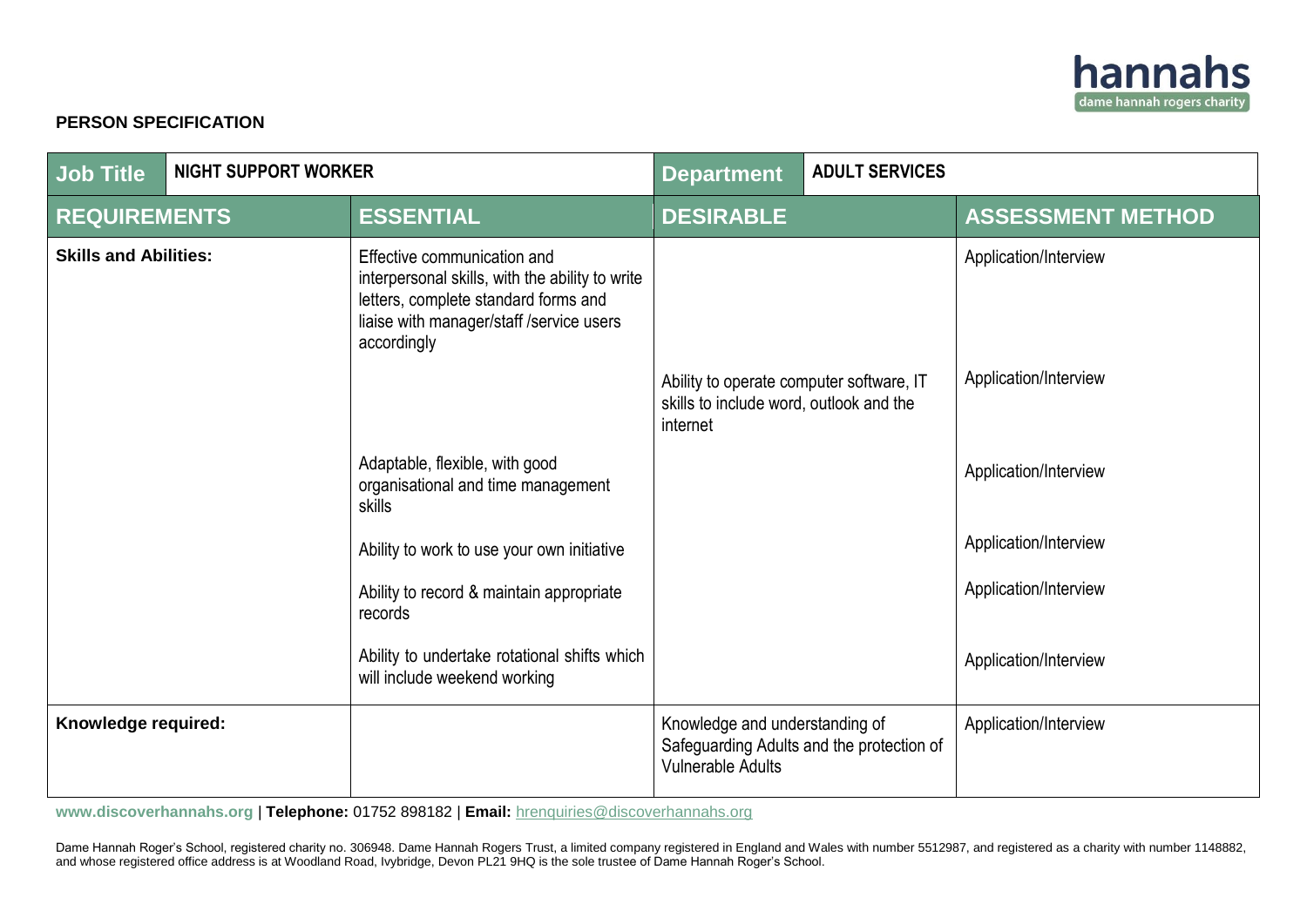

## **PERSON SPECIFICATION**

|                                                         | Ability and understanding of maintaining<br>the appropriate levels of confidentiality at<br>all times |                                                                                                        | Application/Interview                  |
|---------------------------------------------------------|-------------------------------------------------------------------------------------------------------|--------------------------------------------------------------------------------------------------------|----------------------------------------|
| <b>Experience required:</b>                             |                                                                                                       | Experience of working as part of a team<br>made up of staff with varying roles and<br>responsibilities | Application/interview                  |
|                                                         |                                                                                                       | Experience of working with and caring for<br>people with a disability                                  | Application/Interview                  |
| <b>Education:</b>                                       | Willingness to undertake a Level 3<br>Diploma in Health & Social Care                                 |                                                                                                        | Application/Interview/<br>Certificates |
|                                                         |                                                                                                       | Existing Diploma Level 3 in Health &<br>Social Care, NVQ3 or an equivalent<br>qualification            | Application/interview                  |
|                                                         | Willingness to take out a student loan to<br>undertake the above qualification                        |                                                                                                        | Application/interview                  |
|                                                         | Willingness to undertake further training<br>as required                                              |                                                                                                        | Application/interview                  |
| <b>Personal Attributes and</b><br><b>Circumstances:</b> | Supportive and empathetic to support<br>service users who have a learning and<br>physical disability  |                                                                                                        | Application/Interview                  |